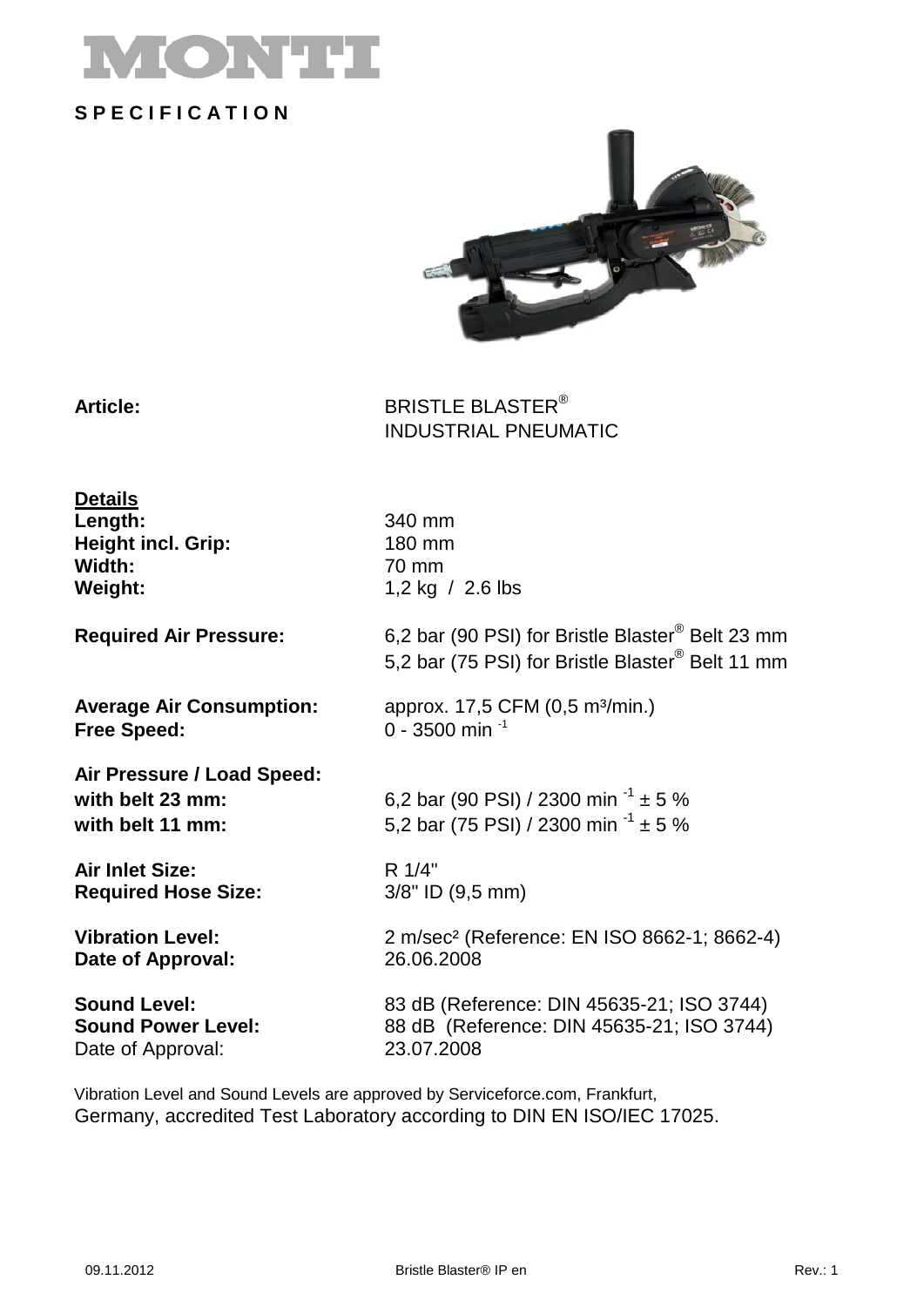

## **S P E C I F I C A T I O N**



#### Article: BRISTLE BLASTER® ELECTRIC

**Details Length:** 400 mm<br> **Height:** 200 mm **Height:**<br>Width: **Width:** 100 mm<br>**Weight:** 2,3 kg /

**Power:** 550 W<br> **Voltage:** 120 V **Voltage:** 120 V ± 10 %<br> **Ampere:** 4 A ± 15 % **Ampere:** 4 A ± 15 %<br>**Free Speed:** 0 - 3200 mi **Vibration Level:** 2.8 m/sec<sup>2</sup><br> **Sound Level:** 83 dB **Sound Level:** 83 dB<br> **Sound Power Level:** 93 dB **Sound Power Level:** 

**Weight:** 2,3 kg / 5.1 lbs **Free Speed:** 0 - 3200 min -1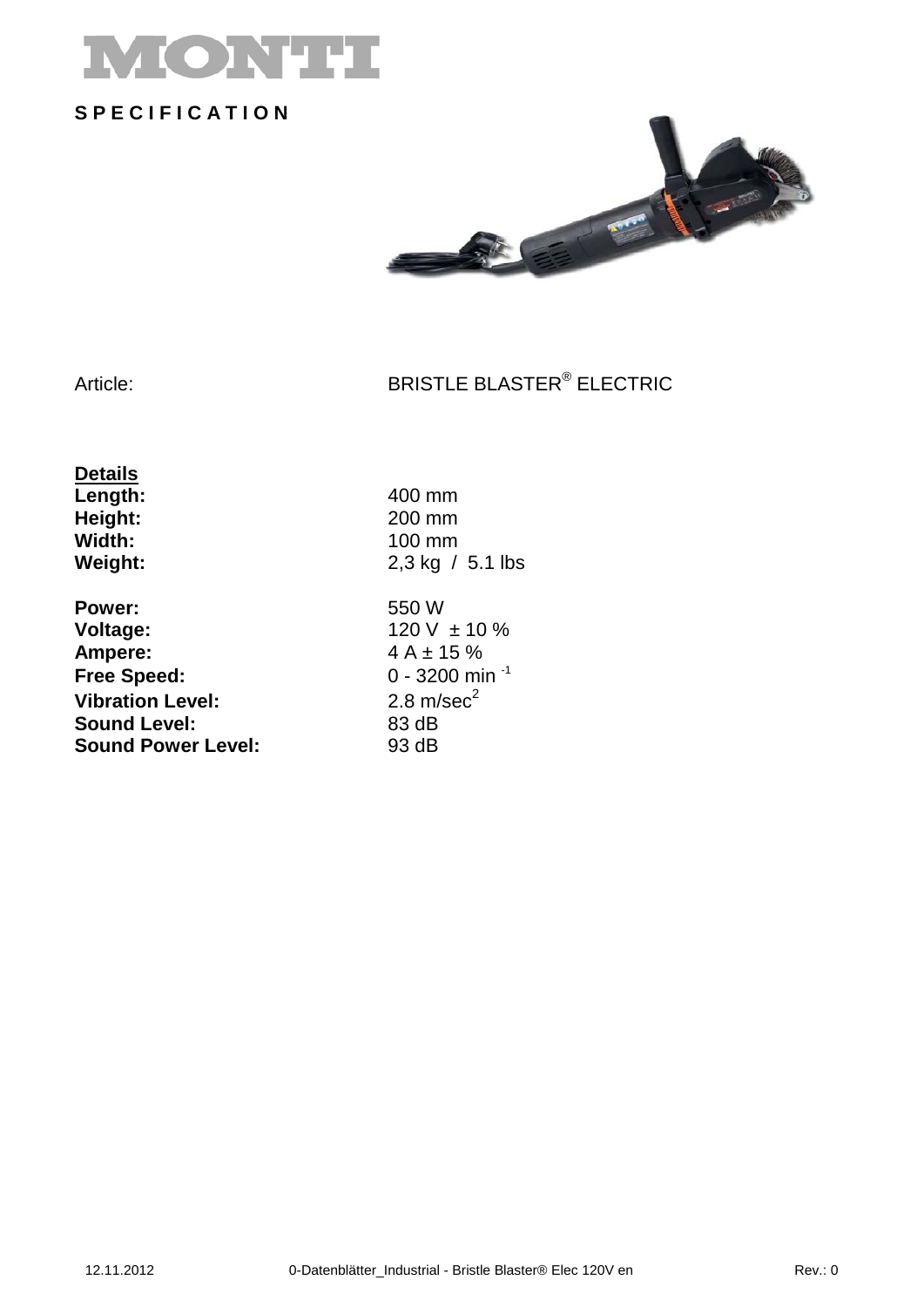

### **S P E C I F I C A T I O N**



Article : **BRISTLE BLASTER**<sup>®</sup> INDUSTRIAL ELECTRIC

**Details Length:** 400 mm<br> **Height:** 200 mm **Height:**<br>Width: **Width:** 100 mm<br>**Weight:** 2,3 kg /

**Power:** 550 W<br> **Voltage:** 230 V **Voltage:** 230 V ± 10 %<br> **Ampere:** 2 A ± 15 % **Free Speed: Vibration Level:** 2,8 m/sec<sup>2</sup><br> **Sound Level:** 83 dB **Sound Level:** 

**Weight:** 2,3 kg / 5.1 lbs

 $2 A \pm 15 \%$ <br>0 - 3200 min <sup>-1</sup>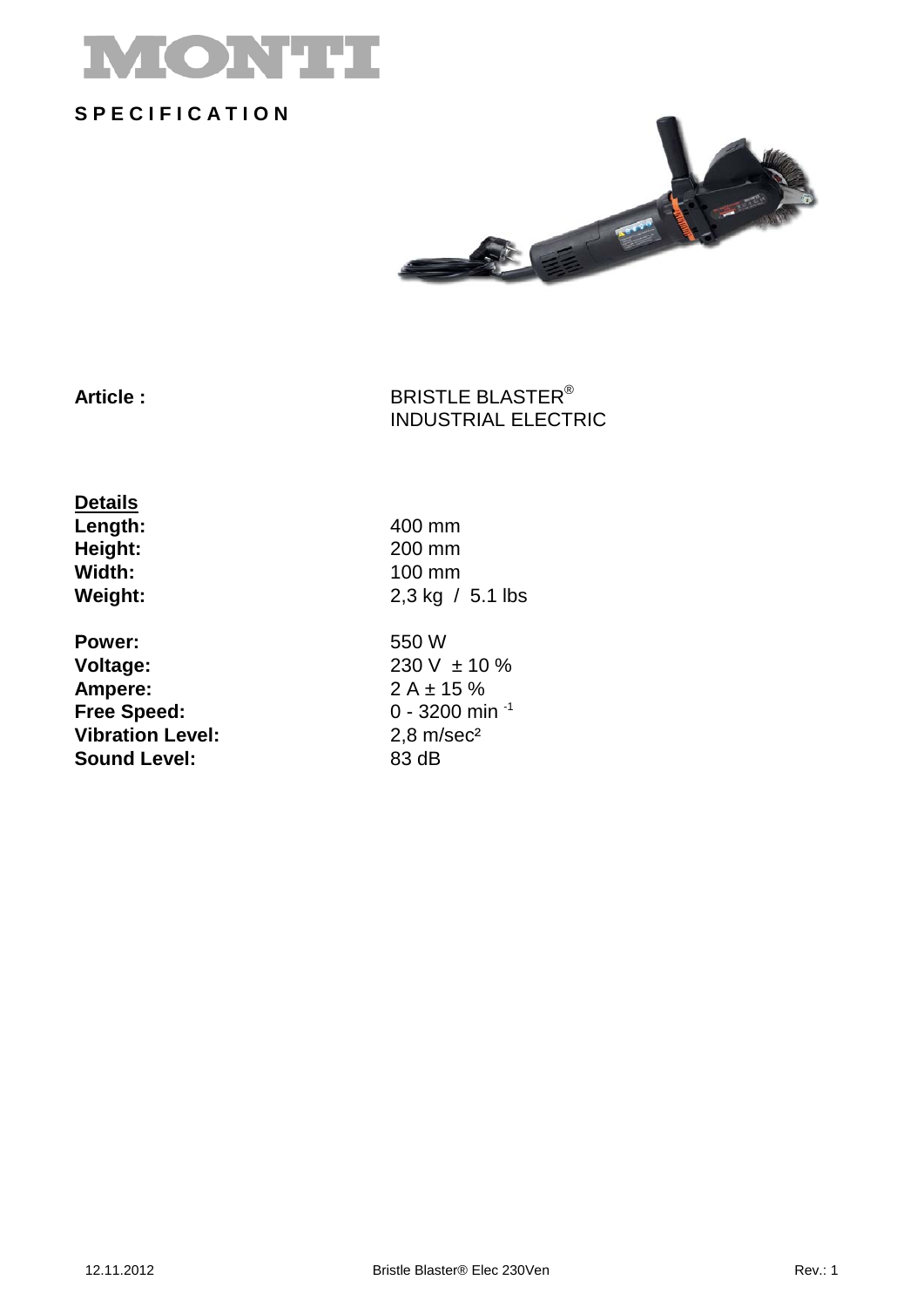# ONT **S P E C I F I C A T I O N**

Article: ADAPTOR SYSTEM 23 mm

Article No.: AS-009

**Details** Outside Diameter: 65 mm Inside Diameter: 48 mm Width: 30 mm Weight: 0,110 kg

Material: Aluminium

Accessoires: Allen Wrench DIN 911, 5 mm, galvanised Screw M6 x 20, DIN 6912, galvanised Washer 14 x 6,4 x 0,7 mm, galvanised